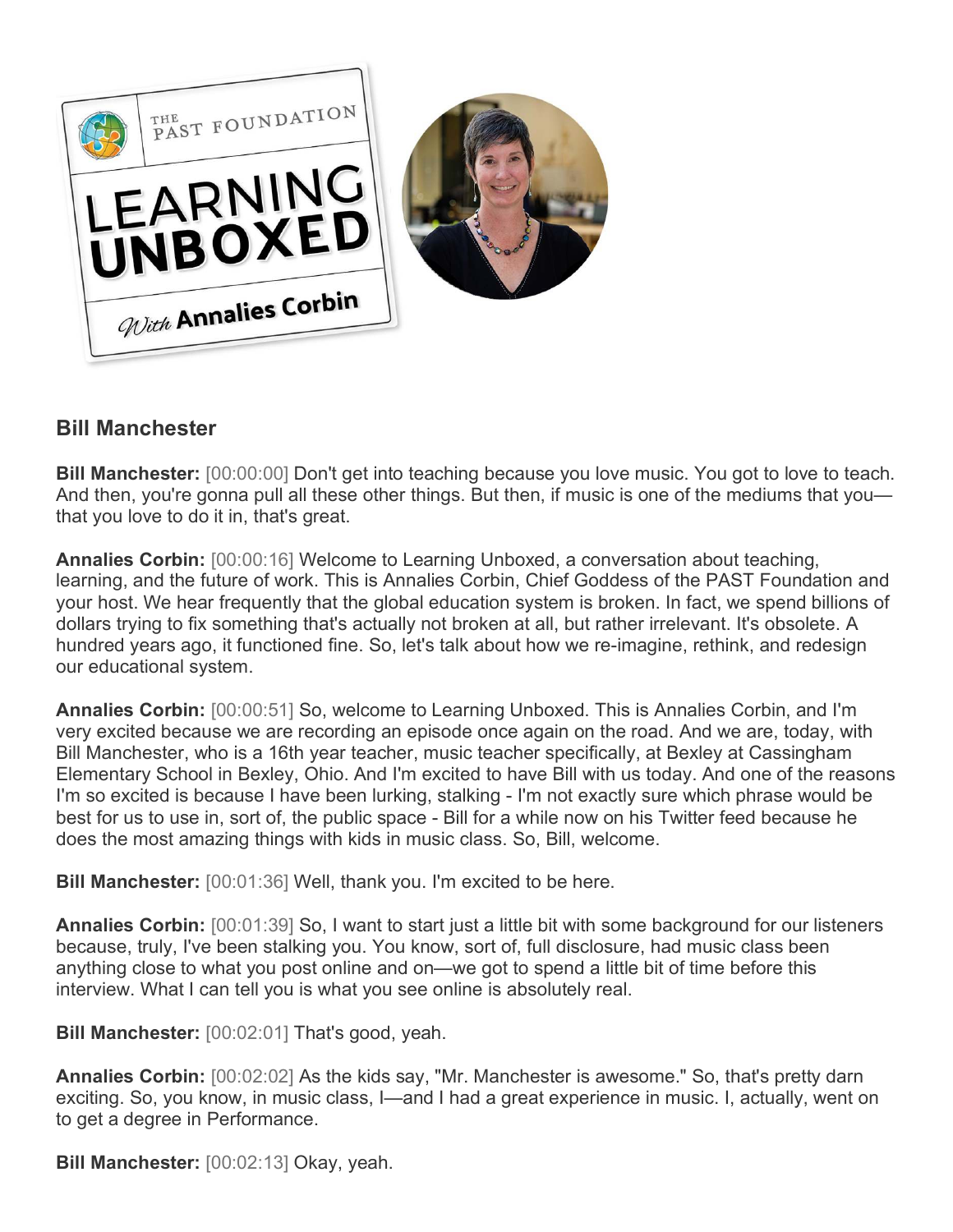**Annalies Corbin:** [00:02:14] And so, I have a wonderful memory and background in school music myself. So, it was very, very—well, that passion for me. But I can tell you, it didn't look anything like what you got going on in here. So, for our listeners, when we showed up here today, kids were recording a story, creating the soundtrack, learning the lines, playing the instruments, cutting podcasts, recording, they were doing the whole deal. That's every day here.

**Bill Manchester:** [00:02:43] Yeah, yeah. And I hope, you know, that creativity, it looks different, of course, you know. And not every day, it's the iPads and all the pieces, but yeah. That is what we're wanting to do all the time.

**Annalies Corbin:** [00:02:55] Yeah.

**Bill Manchester:** [00:02:55] And then, that mix of, you know, what do I have to give to them? And then, where are they at already? And just kind of blending those in a way that they can get excited about.

**Annalies Corbin:** [00:03:06] So, tell us a little bit, what got you here? So, you are, at this point, a 16th year teacher, 12 years in Bexley. What brought you to music education in a school district?

**Bill Manchester:** [00:03:20] Okay, yeah. Well, my mom's a teacher. And so, I think that kind of had a lot to do with it. And growing up, I saw her teaching a lot. And then, she did stuff at church. And so, I was always—you know, she was always teaching, and I always saw what she was doing. And she really made it—you know, was trying to make it engaging. And how do I connect with these kids? And I always liked that. And the other thing was, she was always a leader, and she needed someone to help her out. And so, early on, I was her go-to person, you know, for music. And so, starting really in middle school, you know, I would come up in front at a Bible school. And all the sudden, I'm the song leader, and I'm leading the whole group, and, you know, we're doing these songs and things like that.

**Bill Manchester:** [00:04:07] And I just love that feeling of making music together. And then, just that sense of community and just really creating something. And I was always that really excited kid. I loved to create. I loved to put stuff together. And so, as I was thinking about a career, I didn't really know that music education would look like that either. You know, my—I love my music classes too, but they looked a lot different than this.

**Annalies Corbin:** [00:04:32] Yeah, yeah.

**Bill Manchester:** [00:04:33] And so, you know, I thought I wanted to be a performer. I thought I wanted to be a rock star.

**Annalies Corbin:** [00:04:39] Everybody wants to be a rock star.

**Bill Manchester:** [00:04:40] That's right. I mean, that's what I really want to do. And so—but, you know, I also knew maybe that's not so practical. So, music education seemed to be the thing that kind of made sense. And as I got into it, I started doing high school band, and then the job, it was high school band, and then it came with some middle school general music.

**Annalies Corbin:** [00:05:01] Right.

**Bill Manchester:** [00:05:01] And I had some classes in school, and I liked what I did in my teacher training program with [indiscernible], but I really thought high school band was where it was at. And so, this other stuff, you know, was kind of on the side. I really always hated the idea of wasting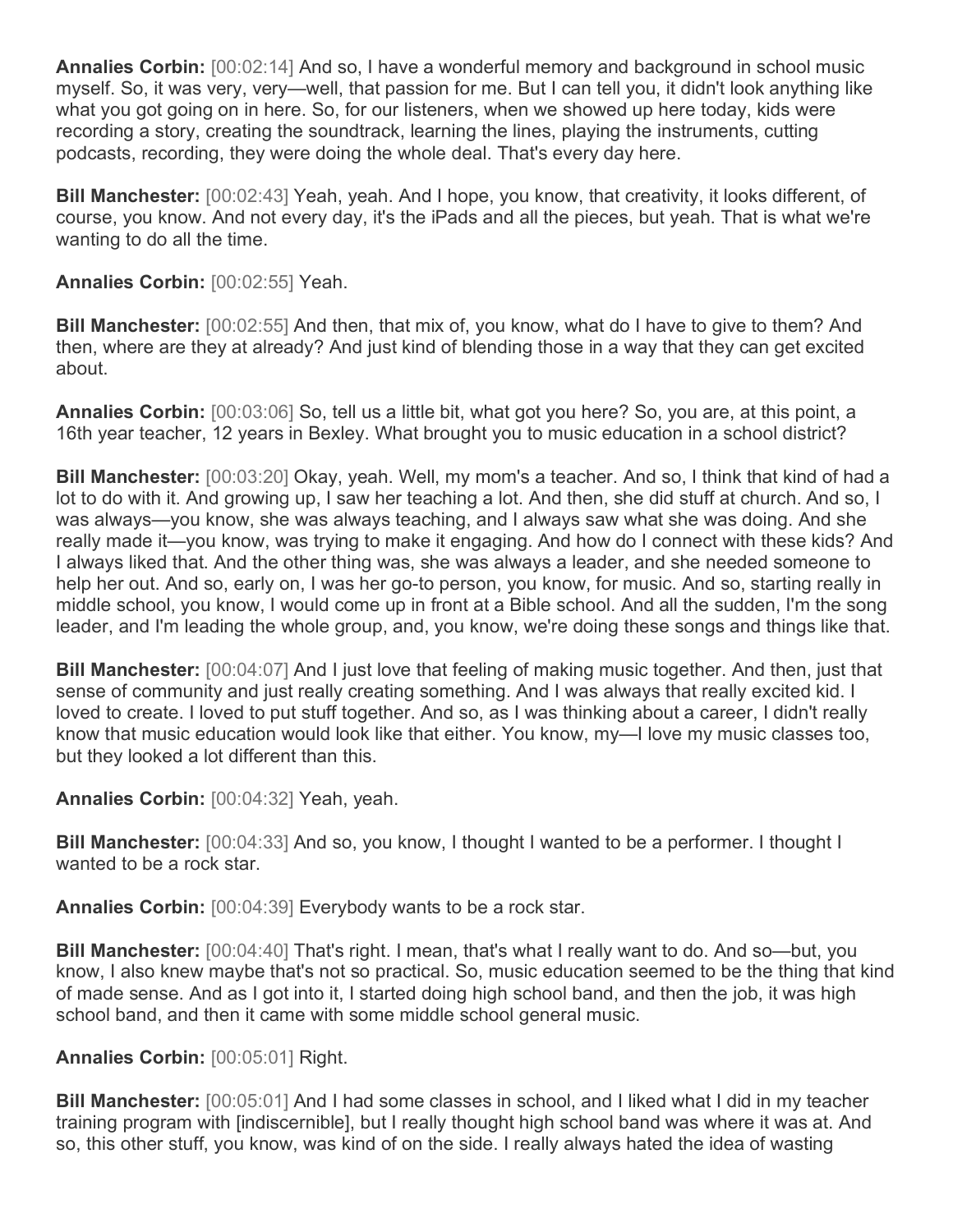people's time and wasting kids' time. This idea that this general music class was just going to be a time filler for kids-

# **Annalies Corbin:** [00:05:23] Right.

**Bill Manchester:** [00:05:23] ... just did not sit well with me. So, I wanted to really, really do something with it. And so, even some of the things we were doing today, you know, trying to record, now, we've got iPads, and we've got great software programs. Then, we had this little mini disc recorder we were doing. And we would do a soundtrack, and we would play the VHS tape at the same time as we had the computer playing the other stuff. But it works, you know, because it's not about the technology. It's about the creativity and that creation piece.

**Bill Manchester:** [00:05:55] So, I started getting into that. And I really loved doing the general music there at my first job. I got my masters degree. Once again, I went towards band. And I thought, I really want to do band. Just things did line up. And then, the more I got into this general music world, really with middle school, and then coming down to elementary, I just feel like this is where all the pieces come together.

**Bill Manchester:** [00:06:19] I spent a couple of summers here at Bexley teaching summer reading and summer math. And it wasn't music at all, but I felt like I had that same feeling of creativity and really getting the kids engaged. And I feel like at the elementary level, particularly with general music, I'm able to bring in all these pieces. So, it's not just music, it's just everything, but it's through that music lens. And I feel like looking back. I just—I couldn't do that with high school band. And nothing against high school band. You know, it's a great thing. But that's—yeah, it's just been a good fit for me here.

**Annalies Corbin:** [00:06:56] Yeah, that's good. Well, and you can tell that is a good fit because you clearly love what you do. It comes out in every single post that you make. And granted, we're all culling, right? We put out there the things we want the world to see, but the reality-

**Bill Manchester:** [00:07:08] Yeah.

**Annalies Corbin:** [00:07:08] ... of it is, you know, you can see it in the classroom. And one of your little kiddos whispered to me on the way out, said, "Well, you know, Mr. Manchester is the best teacher here." So, you know, the kids know, right? And they also know, they know when adults believe in them, and they know when you're not just going through the motions, right? You know. And so, what a great opportunity.

**Annalies Corbin:** [00:07:34] So, I want to talk a little bit about, sort of, what's the strategy that you have been utilizing? I mean, the kids are very technologically savvy. You know, to your point, back when you did this as a kid, right, you know, as the VHS, it was the tape that we played, and then we recorded.

**Bill Manchester:** [00:07:51] Oh, yes, yes.

**Annalies Corbin:** [00:07:51] And you did it all together. I mean, these kiddos, you know, got to talk to me about how they were recording their podcast, which was pretty darn fun, and what software they were using, and what their strategies were. And so, they're really—they're savvy.

**Bill Manchester:** [00:08:06] Yeah, yeah.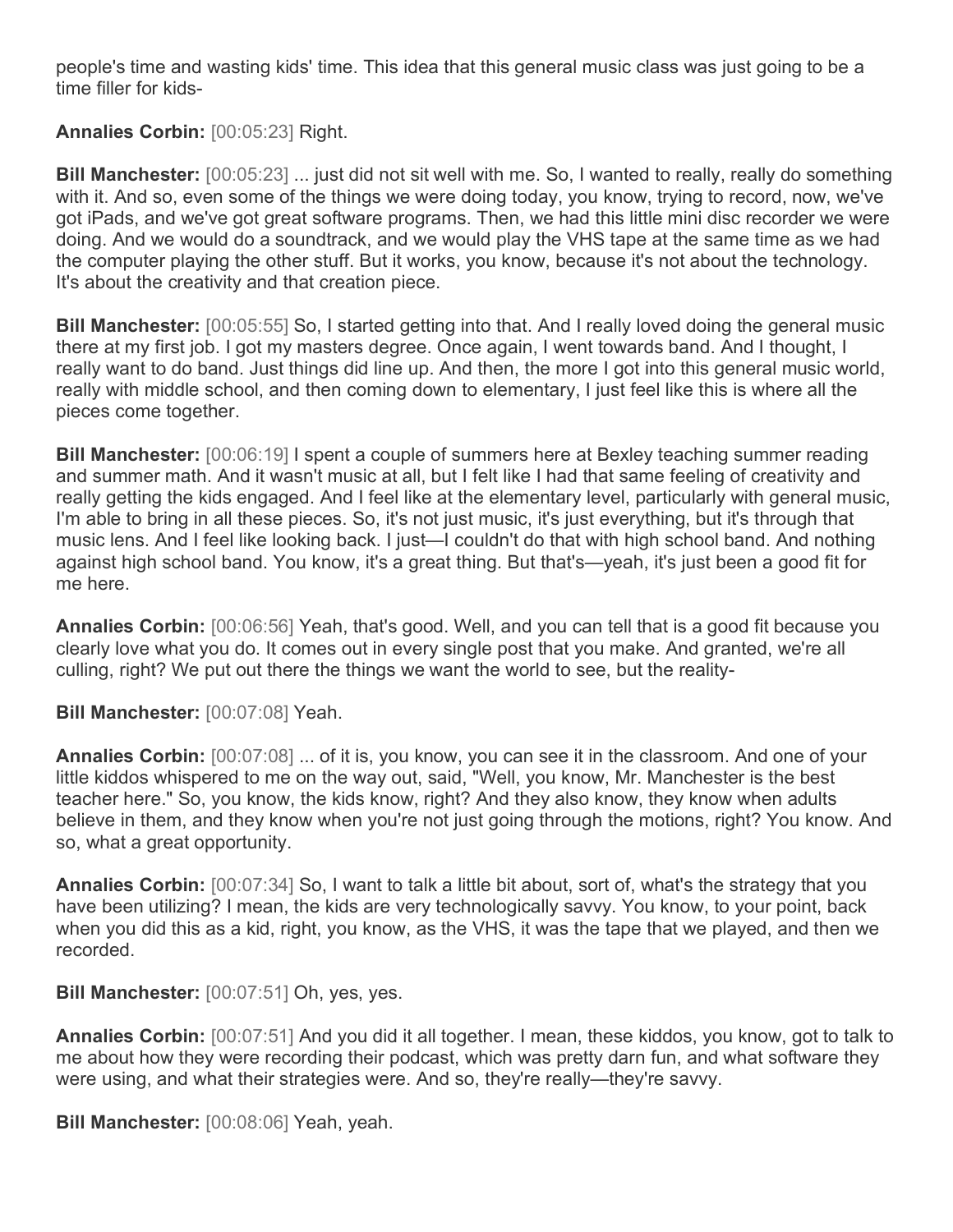**Annalies Corbin:** [00:08:06] So, you have to be pretty savvy too. And quite frankly, you know, there are some teachers that are awesome with technology, and other teachers that are terrified with technology, and a whole group, of course, in the middle. But you have to balance a lot because the music and entertainment industry is moving really, really fast, And I would assume that that has the potential to turn up in the work that you do.

**Bill Manchester:** [00:08:27] Yeah. Well, I hope it does. You know, I think we are getting on to other things. I mean, there's been—artists are talking about releasing a track, not as a static thing-

## **Annalies Corbin:** [00:08:39] Right.

**Bill Manchester:** [00:08:39] ... but, you know, with all these stems that each person can kind of produce. And then, there's been some of that done. You know, I think, the more that gets mainstream. So, just to say, yes, that is happening, I hope to see it more. And it is that mix of thinking about, what particular thing do I bring to them? You know, there are some things that they can play around with on their own, and they can just kind of figure it out. And then, other things where I feel like the technical expertise, you know, the training that I have as a musician, that isn't something they can just pick up messing around with.

## **Annalies Corbin:** [00:09:13] Right.

**Bill Manchester:** [00:09:14] And so, I have—how do I give them those pieces? You know, with the technology today, you can figure out how do I give them those technical pieces that aren't going to be the kind of learn by osmosis kind of things.

**Annalies Corbin:** [00:09:26] Well, then, what do you do with—I mean, even as—in a very young group of kiddos, I mean, what do you do with, sort of, the theoretical component, to your point, right?

**Bill Manchester:** [00:09:35] Yeah, yeah.

**Annalies Corbin:** [00:09:35] The music itself, you can teach them, and you can teach them to appreciate it. But the musicality components, that's a whole another sort of thing. And so, how do you consciously weave those things at the same time, making sure your kids stay engaged? And your kids are wickedly engaged. So, that's definitely not an issue. But how do you—kind of circle coming all the way back around to the fact that we are talking about a program that's living in a school-.

**Bill Manchester:** [00:09:59] Yeah.

**Annalies Corbin:** [00:10:00] It's a deliverable.

**Bill Manchester:** [00:10:01] Yes.

**Annalies Corbin:** [00:10:01] It's an outcome that your community, your families, everybody has. It has rigor to it.

**Bill Manchester:** [00:10:07] Right, yes.

**Annalies Corbin:** [00:10:07] I don't want folks to think, "Oh, this is just fun," because there's true rigor happening in this classroom at a really high level. So, how do you manage all of that?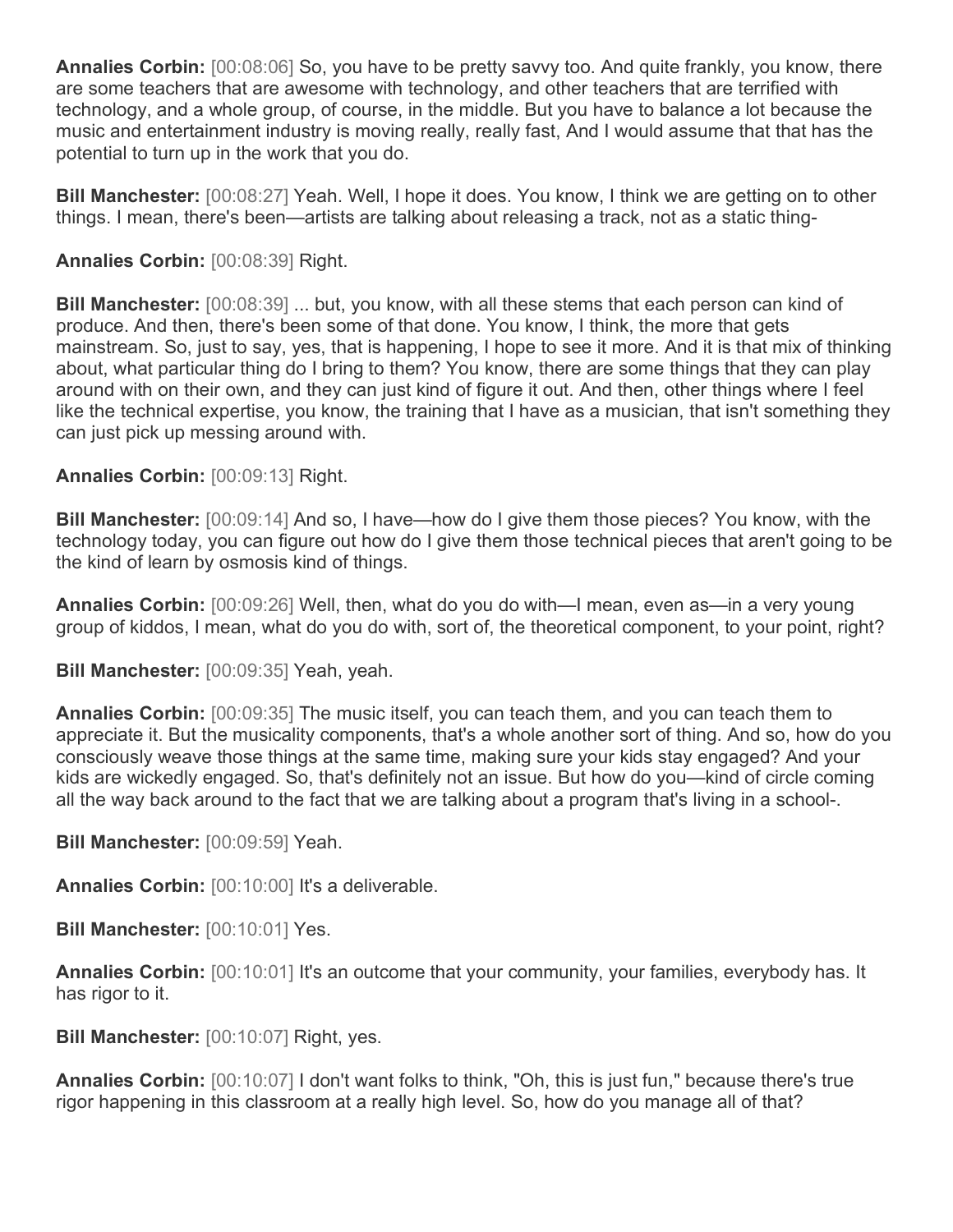**Bill Manchester:** [00:10:15] Yeah. And I think about that a lot, because there is—there can be this tendency that, you know, we have this student-led label on something. And then, suddenly it's okay if it's not that great or not that high quality because like, well, they're just kind of discovering it. but I think we're really doing a disservice to let them stay at this low level just because that's where they're at right now.

## **Annalies Corbin:** [00:10:35] Right.

**Bill Manchester:** [00:10:36] But I think it's a mix of we find where they are, push them a little bit more. My theory teacher, a guy that I worked with in grad school, his approach to music theory was it's a need-to-know basis. And so, you know, the Neapolitan chord, maybe you don't really need to know that, unless you're writing in that style that really calls for it. But to just be able to rattle that off doesn't really do anybody any good. And so, his point was, you know, as you progress as a musician, there are things like notation and varying chord progressions that you're going to need to know. But until you get to that, you don't.

**Bill Manchester:** [00:11:12] And so, I feel like even at this fifth grade, I have kids that they're reading music, they're playing these instruments,they need to know these things. And so, there's some differentiation there; whereas other kids, it's enough for them to just see, "Well, I put this loop with this loop, and that maybe sounds good," and even challenging them, "How can we find two loops that sound good on top of each other?"

## **Annalies Corbin:** [00:11:33] Right.

**Bill Manchester:** [00:11:33] And that's a very basic theory. So, you know, I think there's a lot of differentiation to that. Also, I guess, I think about I have this piano student now, and it's been the best like piano teaching experience ever. And I've taught piano lessons, kind of, on and off since a teenager. He just comes in, and I'm like, "What have you worked on?" And he just played some stuff he's worked on. And then, I show him, "Well, here's how you get on to the next measure with it," you know. "Well, I've got the first fifty measures. And well, here is measure 16."

#### **Annalies Corbin:** [00:12:00] Right.

**Bill Manchester:** [00:12:01] And sometimes, they'll have an idea about how to play. You know, he's doing some dramatic tempo shift or something, you know, on a very classical piece. And then, I said, "Well, you could do it like that. That's not—you know, that's not the given thing. And you just want to make that choice consciously."

#### **Annalies Corbin:** [00:12:17] Right.

**Bill Manchester:** [00:12:17] And so for kids too, you know, at this level, especially, they're not afraid of anything.

#### **Annalies Corbin:** [00:12:21] Right.

**Bill Manchester:** [00:12:22] So, they put out this crazy stuff. And I think, my first step is, are you making this choice consciously? If you're going to go outside of the bounds of what is normal, theoretically, I want you to understand it, and then make a conscious choice.

**Annalies Corbin:** [00:12:36] So, as you help kids sort of work their way through that process, that is very much design thinking, right?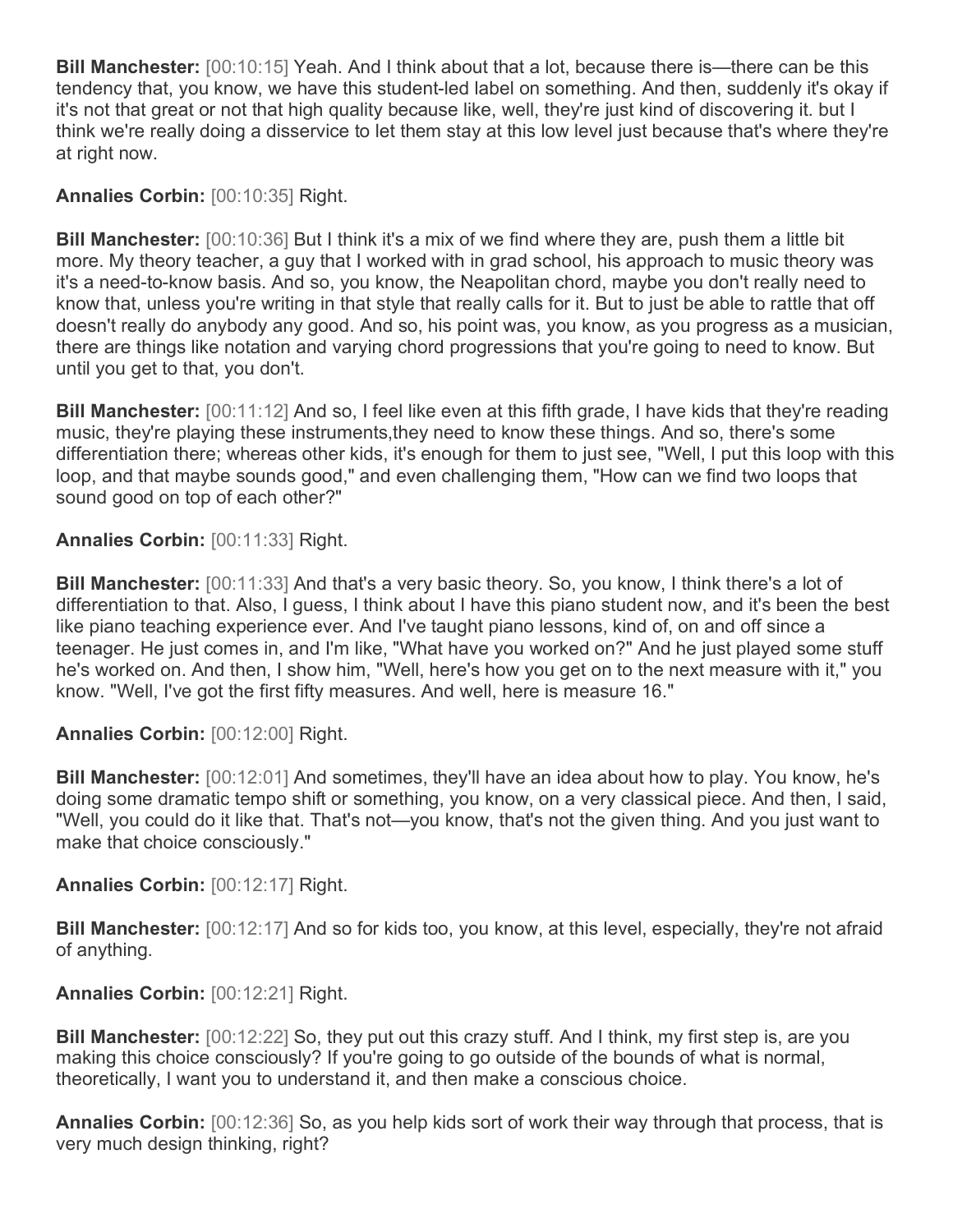**Bill Manchester:** [00:12:45] Yeah, yeah.

**Annalies Corbin:** [00:12:46] And it's definitely the design cycle.

**Bill Manchester:** [00:12:49] Yes.

**Annalies Corbin:** [00:12:49] Not just an action, but put to music.

**Bill Manchester:** [00:12:51] Right.

**Annalies Corbin:** [00:12:51] Pretty good day, don't you think?

**Bill Manchester:** [00:12:52] There you go, yeah.

**Annalies Corbin:** [00:12:54] Yeah, there you go. And so—I mean, so where or how are you able to sort of bring some of those components back in? And I guess, really, the crux of the question that I'm asking you is, so music class for the sake of music class is awesome, in the same way that art class for art class is awesome.

**Bill Manchester:** [00:13:11] Yeah.

**Annalies Corbin:** [00:13:11] But the best music and the best art often are the things that are tangible. I can touch them in the sense that they actually have meaning for me. They're tied back to something else I'm doing. So, within a school setting, how is it that you sort of interplay? Well, you have an entire building full of colleagues-

**Bill Manchester:** [00:13:32] Yeah.

**Annalies Corbin:** [00:13:32] ... all teaching everything under the sun because the building that we are in for our listeners is a K-12.

**Bill Manchester:** [00:13:38] Yeah.

**Annalies Corbin:** [00:13:38] And so, this particular setting has all the kids, all the teachers, all the content, all the requirements on the back side. And so—so, how do you as the very engaging music teacher—and in many ways, what's happening here is the best illustration of a problem-based environment. A very, very wise music teacher that I met many, many years ago out on a project I was doing out west, and we were talking about problem-based learning, and why it was so important. It didn't matter what your discipline was. So, it's just—it's that transition from, you know, kids in a row to an applied teaching and learning environment, which is (A), what the kids love; but (B), what the teachers love; and at the end has much better outcomes. We know than it does, but it's not what we traditionally often identify as school.

**Annalies Corbin:** [00:14:25] And it was the music teacher who stood up in this mix of these—you know, all of these teachers that this big giant workshop. Thank goodness, we don't on like that anymore. And who said, "Look, you know, I'm the choir teacher. And as the choir teacher, I am here to tell all of you that we've been living in this problem-based world for a really long time. And I can prove it to you. Because if we were still doing Christmas carols at Easter time, you would all point out to me that I failed."

**Bill Manchester:** [00:14:52] Yeah.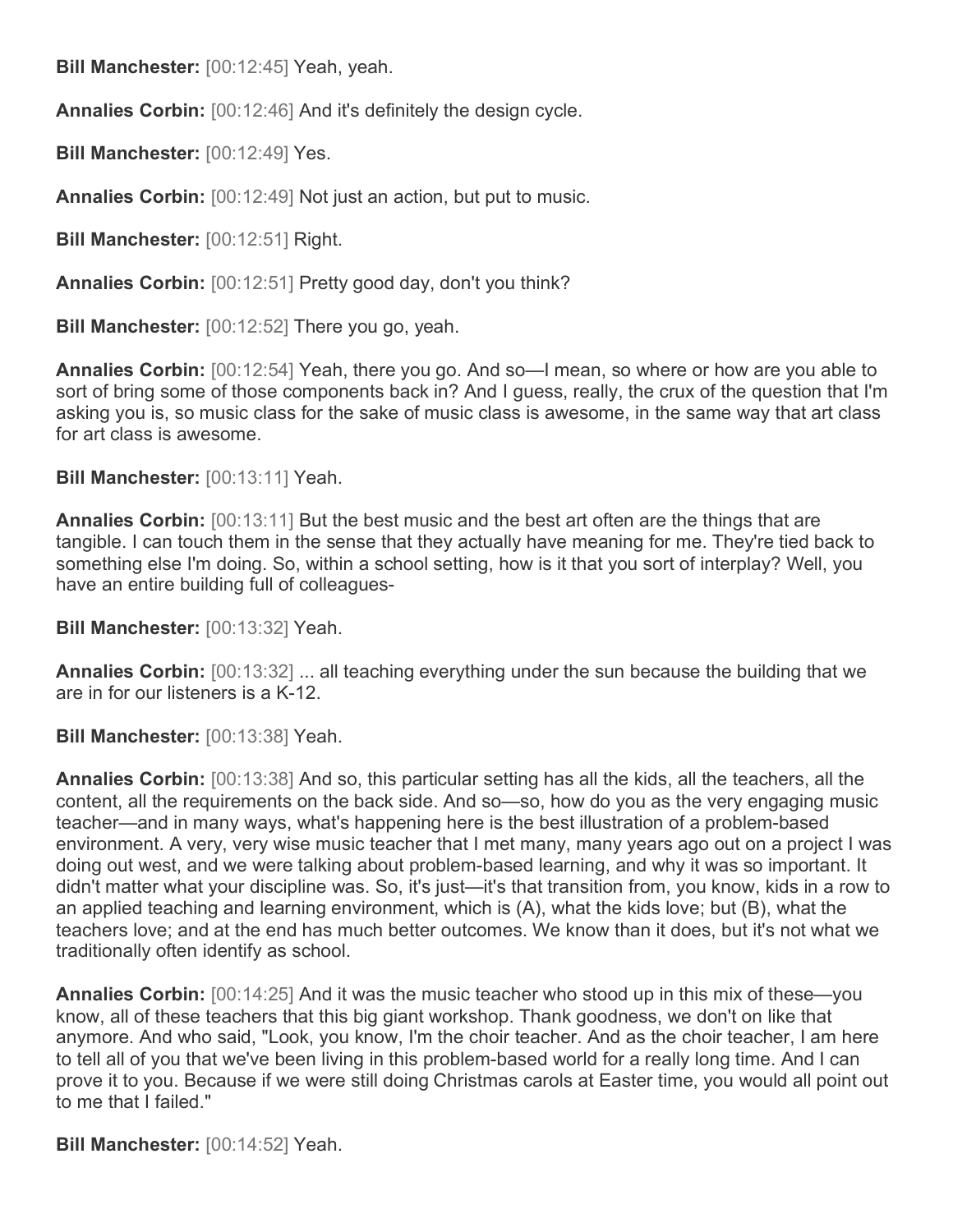## **Annalies Corbin:** [00:14:54] Right? So-

**Bill Manchester:** [00:14:54] Yeah.

**Annalies Corbin:** [00:14:55] So, where the intersection in a setting like the one that you're teaching in as it relates to the way you teach and how everybody else teaches?

**Bill Manchester:** [00:15:07] Yeah, yeah. And then, that is a challenge. Yes. I'd often—but, like, if I go to a school where I just thought everything, it would be so much easier to integrate. But the reality is we've got teachers with great math ideas. We got teachers with great reading ideas. And now, we want to bring those all together. And the skills, you know, that far exceed what I have in this discipline. So, there is some—you know, some general things that we're trying to—you know, we're trying to do and think about, even talking to the kids about how does this apply, you know, the kind of design cycle. We have some specific things. So, it's interesting. The scene that we were acting out today in the class, it's from a book called Front Desk. And that's part of the Global Read Aloud for this year. So, you may have heard of that.

**Annalies Corbin:** [00:15:53] Yeah, yeah.

**Bill Manchester:** [00:15:53] And so, the kids, it's interesting because the first class I had today, they started reading the book. The other class hadn't started it yet. And so, for the second class, it was a preview-

**Annalies Corbin:** [00:16:04] Right.

**Bill Manchester:** [00:16:04] ... of kind of putting it together. And so, getting to explain some of those characters, I think, was good for them. And then, when they go to read that book, they've got these memories. The kids got these thing. And then, for the first class, it's a review, and it's kind of putting some emotion behind, you know, what they heard. And so, I do feel like our building is the best I've seen at, you know, having these overarching themes that we can all kind of connect to. And it's something that I've seen that I really like to share is this reciprocity. I feel like at some buildings it's you know, they approach the music teacher about teaching some reading concepts, but they're never going to the reading teacher to teach music.

**Annalies Corbin:** [00:16:47] Right.

**Bill Manchester:** [00:16:47] But here, the fifth grade, which we had today, they also do a unit on sound after winter break, and they build instruments, and they're taking hours of class time to build these instruments that the kids will play. And they bring in a guest artist. And I'm supporting that in my classroom and giving them examples, but that's taking out of their curricula thing. And there's-

**Annalies Corbin:** [00:17:09] Right.

**Bill Manchester:** [00:17:09] There's science principles there.

**Annalies Corbin:** [00:17:10] Right.

**Bill Manchester:** [00:17:11] There's math, and there's plenty of things that connect to their disciplines. So, it makes it very comfortable for me to say, you know, part of what we did today was reading, was reading comprehension, but that works because I know that they're doing music, you know, with their units.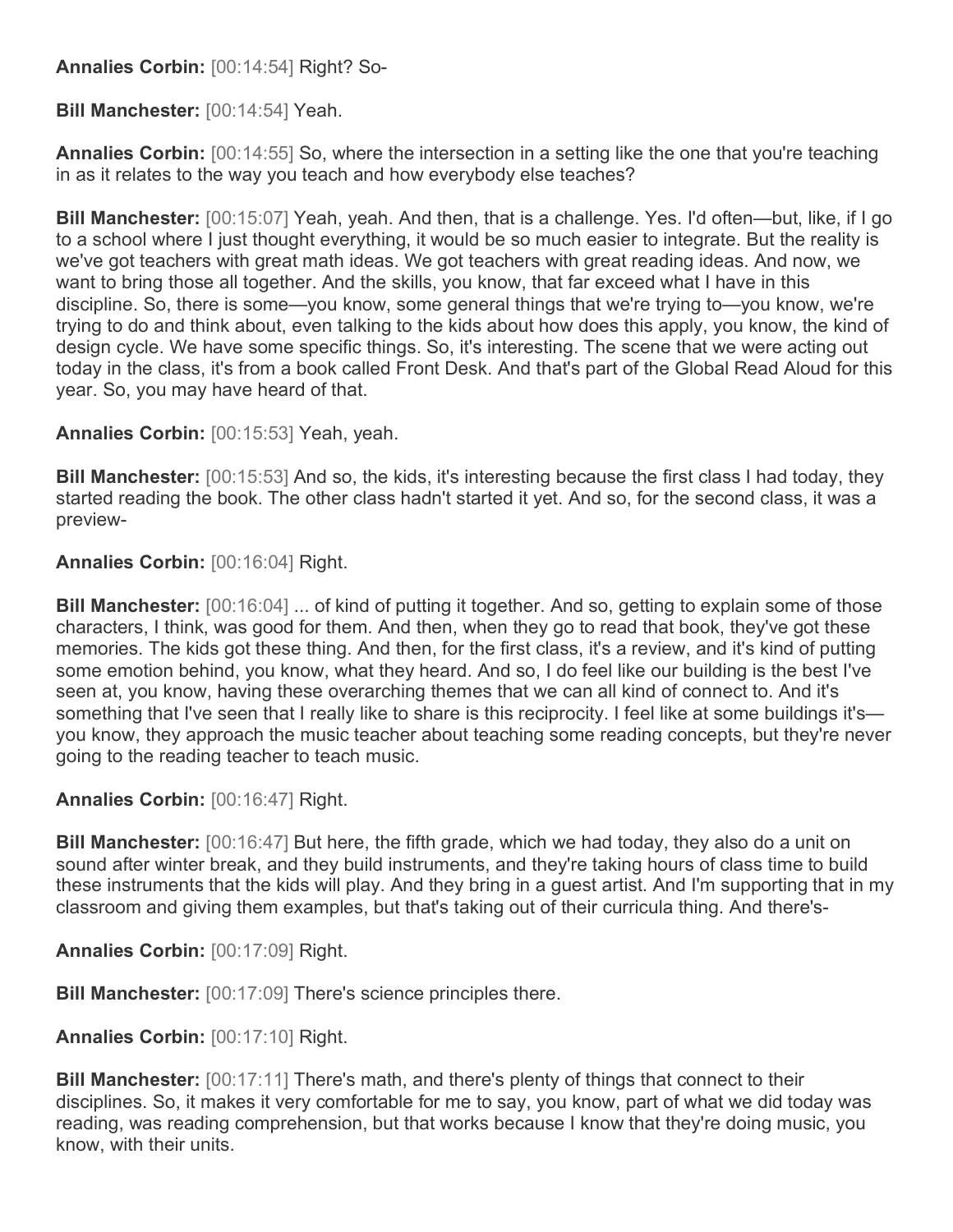**Annalies Corbin:** [00:17:27] So, it works when everybody plays?

**Bill Manchester:** [00:17:29] That's right? Exactly.

**Annalies Corbin:** [00:17:31] Right?

**Bill Manchester:** [00:17:31] I mean, that is the key. And certainly, at Bexley, we have the luxury of, you know, kind of a legacy of succeeding in those ways that people measure, you know, which are not always useful or the most-

**Annalies Corbin:** [00:17:45] Right.

**Bill Manchester:** [00:17:45] ... reliable, but, you know, other schools that don't have that track record of success, I think it is harder to trust each other. And then, we have—that can be a curse too in it's own way.

**Annalies Corbin:** [00:17:55] Sure.

**Bill Manchester:** [00:17:55] ... but it is easier to trust each other and easier to get everybody to play.

**Annalies Corbin:** [00:17:59] Yeah. And just for our listeners who are coming from, you know, all over the country and around the world, this is a suburban school district and Columbus urban area. It is a well-regarded school district. It's been high performing for a long time. And it's a fairly well-off district. So, full disclosure.

**Bill Manchester:** [00:18:21] Right, right.

**Annalies Corbin:** [00:18:22] Right? So, it's a beautiful environment. It's conducive to lots and lots of things. But all of that said, what's happening in Bill's class, and the reason that we're here today is really around that level of engagement. And that's something that lots of folks struggle with. Even great teachers struggle with how to be meaningful, and timely, and rigorous, and relevant, and still be able to do and produce for our students in such a way that they stay engaged with you.

**Bill Manchester:** [00:18:58] Right, yeah.

**Annalies Corbin:** [00:18:58] It's not easy.

**Bill Manchester:** [00:18:59] No.

**Annalies Corbin:** [00:19:00] So, what are some of the strategies that you use on a regular basis that you think are successful as it relates to engaging the students?

**Bill Manchester:** [00:19:09] Yeah, well, I think the idea of really existing in a community is huge. And it's funny. I remember, I—well, when I switched over to middle school, I had a really tough class. And the principal told me, "I think you should go get some work done with classroom management," which is always a humbling thing to hear. So—and I thought, "Gosh, it's just these kids." You know, but let's get some ideas. I went to this workshop, and they were really talking about group work, but it was from a non-musical standpoint. And it's just crazy. I felt kind of embarrassed because, as a musician, we're working in groups all the time.

**Annalies Corbin:** [00:19:47] Right.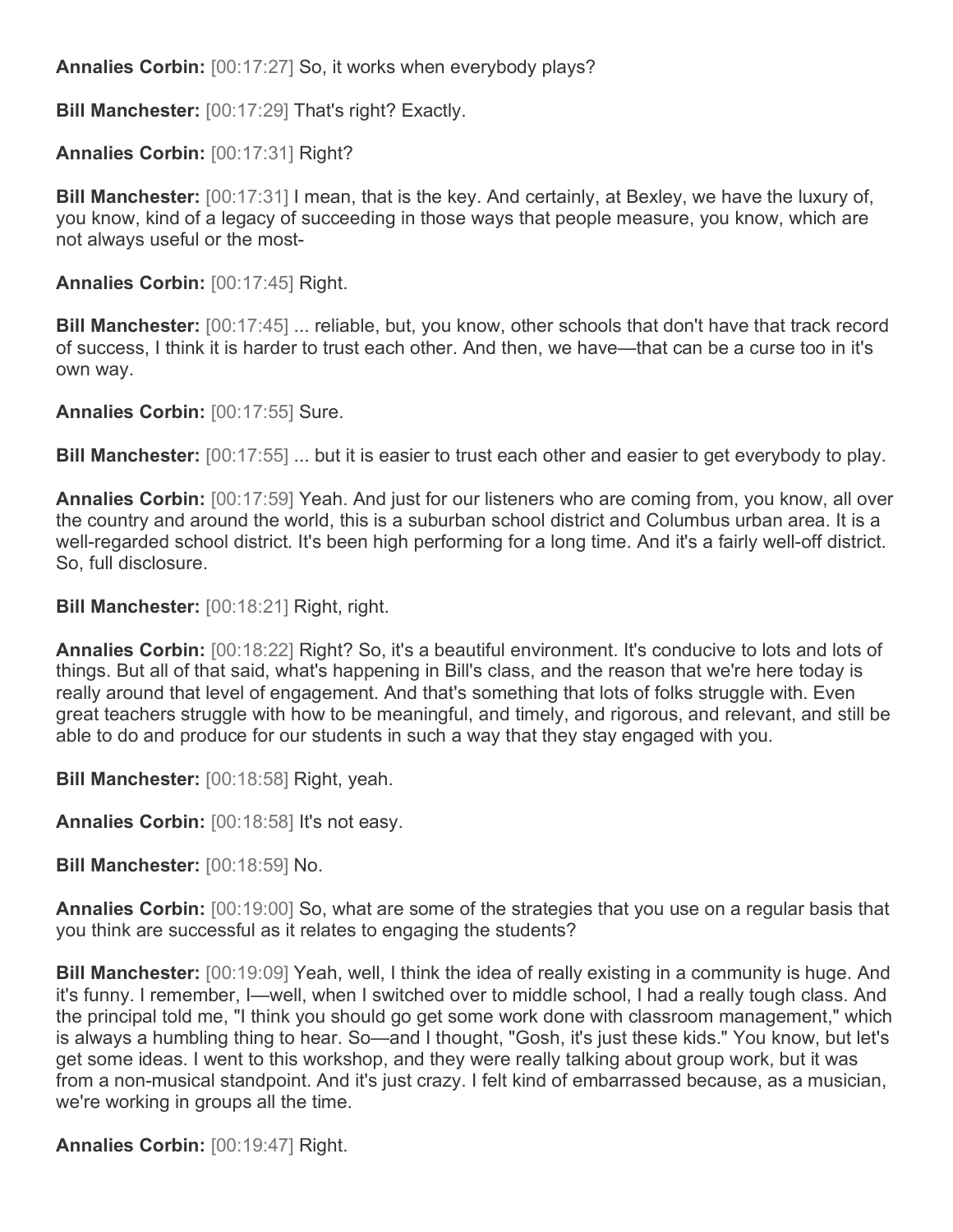**Bill Manchester:** [00:19:47] And when I think about my favorite musical experiences, it was when we were really working in a group. I mean, so that's something that I've taken back. And that looks like different things. At the elementary level, something that we do is we do a lot of dances, and folk dances, and even, you know, modern dances, but doing it in a way that you're together, not, you know, a line dance where each person's doing their individual part but where you really have to look at the other person in the eye. You have to depend on them to know their part, or else, you're going to run into them. It's not going to work if not everybody follows directions.

## **Annalies Corbin:** [00:20:23] Right.

**Bill Manchester:** [00:20:23] And I've noticed even with the toughest classes, they come together when they're doing that. They want to do it, they enjoy it, and they feel that synergy. And so, that's the thing. And a very specific thing that I do, and then I try to—you know, what does that look like when we're playing instruments? How do I build that same kind of community and really working together? And I found that the more we do, you know, sometimes, there are things that don't have as high of a, you know, curricular focus, but that social emotional piece allows us to do so much more later on. And we want to—I have this microphone set up. And I love to get kids up and singing. And I feel like singing or talking, that is the skill to be up in front of a group and presenting-

**Annalies Corbin:** [00:21:10] Absolutely.

**Bill Manchester:** [00:21:10] ... universal skill.

**Annalies Corbin:** [00:21:10] Absolutely.

**Bill Manchester:** [00:21:11] So, I want to get them up as much as I can, whether it's singing, talking. And I've noticed after we have those experiences where they're—you know, they have to hold hands sometimes, they have to, you know, go underneath somebody else, then it's so much easier to get somebody else in front of a microphone if they feel more comfortable. And that builds those skills, even though those don't look connected on paper.

**Annalies Corbin:** [00:21:32] Yeah, but those human skills are the skills that will last them a lifetime.

**Bill Manchester:** [00:21:36] Absolutely.

**Annalies Corbin:** [00:21:36] Right.

**Bill Manchester:** [00:21:36] Yes, yes.

**Annalies Corbin:** [00:21:36] And they will—quite frankly, you know, whether you loved school as a kid, or you hated school, or you're someplace in the middle, the reality is most of the memories as adults that we have of school aren't necessarily school itself, but it's a particular activity, or it's a particular teacher, or mentor that you identify with maybe your friends. But even oftentimes, if you ask adults, especially as they get older in life, that's not what they will tell you. It's about a thing I did.

**Bill Manchester:** [00:22:03] Yeah, yeah.

**Annalies Corbin:** [00:22:04] Right? And it's that thing I did in those human skills they will carry with them forever. And they will-

**Bill Manchester:** [00:22:10] Right.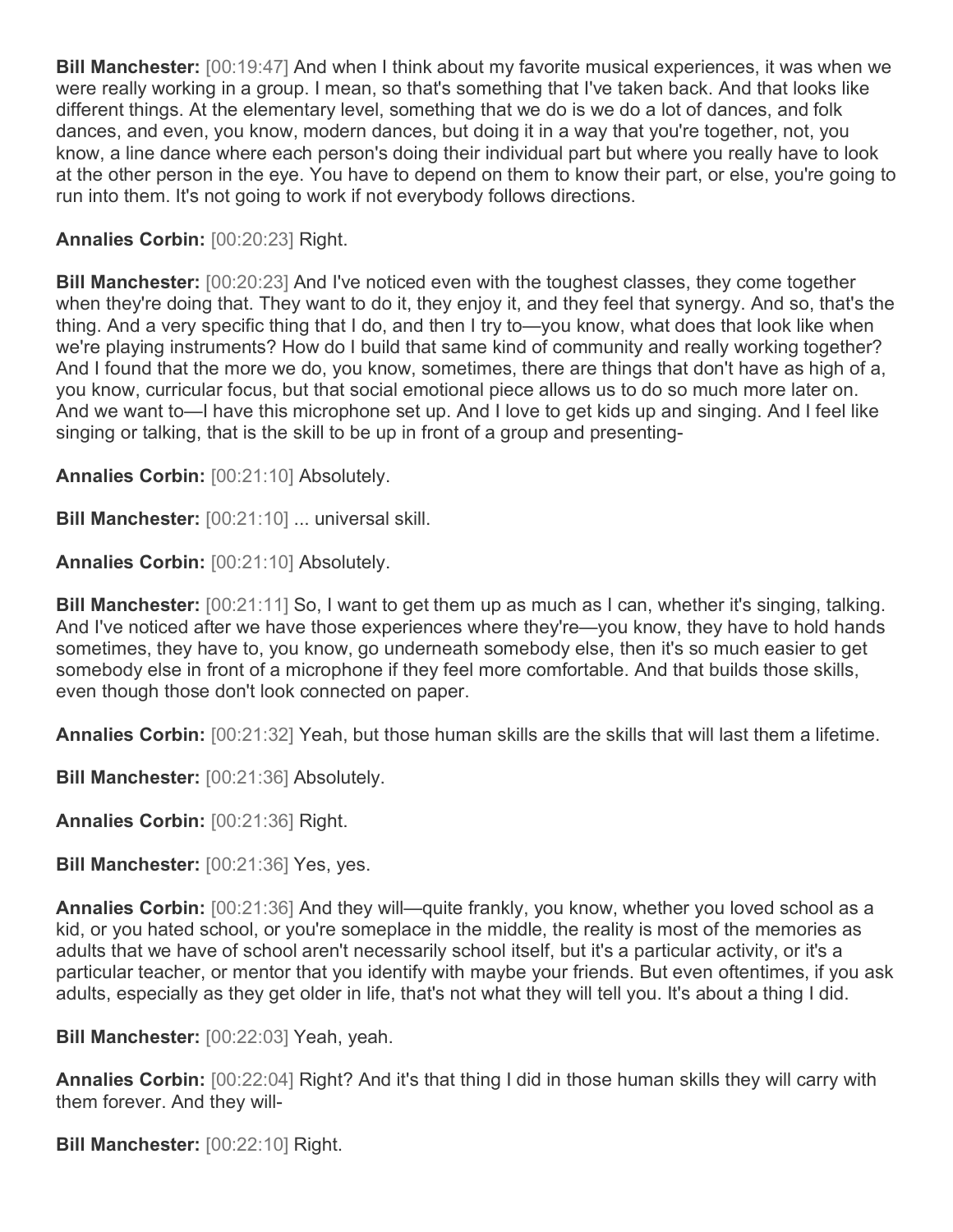**Annalies Corbin:** [00:22:10] ... certainly carry them with them as they leave K12 or the experience of emerging workforce, as I like to think about it, right?

**Bill Manchester:** [00:22:18] Yeah, yeah.

**Annalies Corbin:** [00:22:18] When we—when you talk about what the heck are we preparing these kids for, it's not to be here.

**Bill Manchester:** [00:22:23] Right. Yeah, absolutely.

**Annalies Corbin:** [00:22:24] And let's be really clear about that, right?

**Bill Manchester:** [00:22:26] Yeah.

**Annalies Corbin:** [00:22:26] Because it's not to be here. It's to move on from here. And so, this just becomes part of that human journey. And so, one of the things that I do love, and I was able to observe this from stalking you online is that, you know, a lot of what I see happening with your kids is they are learning those skills. You can see them work collaboratively, especially if you start look at your posts over the course of an academic year because you see the same kids repeating, right?

**Bill Manchester:** [00:22:54] Yeah, yeah, yeah.

**Annalies Corbin:** [00:22:54] And so—and I don't know if you've bothered to take a look at what you've posted over the course of a year from a single class. If you haven't, I would encourage you to do it. You will actually see from the beginning of the year to the end of the year in some things that you've posted, you'll actually see individual student growth.

**Bill Manchester:** [00:23:08] Yeah.

Annalies Corbin:  $[00:23:08]$  It's awesome. It's awesome. And, you know, you can see those moments of confidence in those kids. At the beginning of the year, you're coaxing them to that microphone.

**Bill Manchester:** [00:23:20] Yes.

**Annalies Corbin:** [00:23:21] As the year goes on, you're now having—they have to take turns-

**Bill Manchester:** [00:23:25] Right.

**Annalies Corbin:** [00:23:25] ... because they want to go to—and I saw them do that and some of things you've posted. So-

**Bill Manchester:** [00:23:29] Yeah, yeah.

**Annalies Corbin:** [00:23:29] ... those—that's huge.

**Bill Manchester:** [00:23:31] Yeah. And it has been neat. Well, you know, what I post on Twitter is a small part.

**Annalies Corbin:** [00:23:36] Yeah.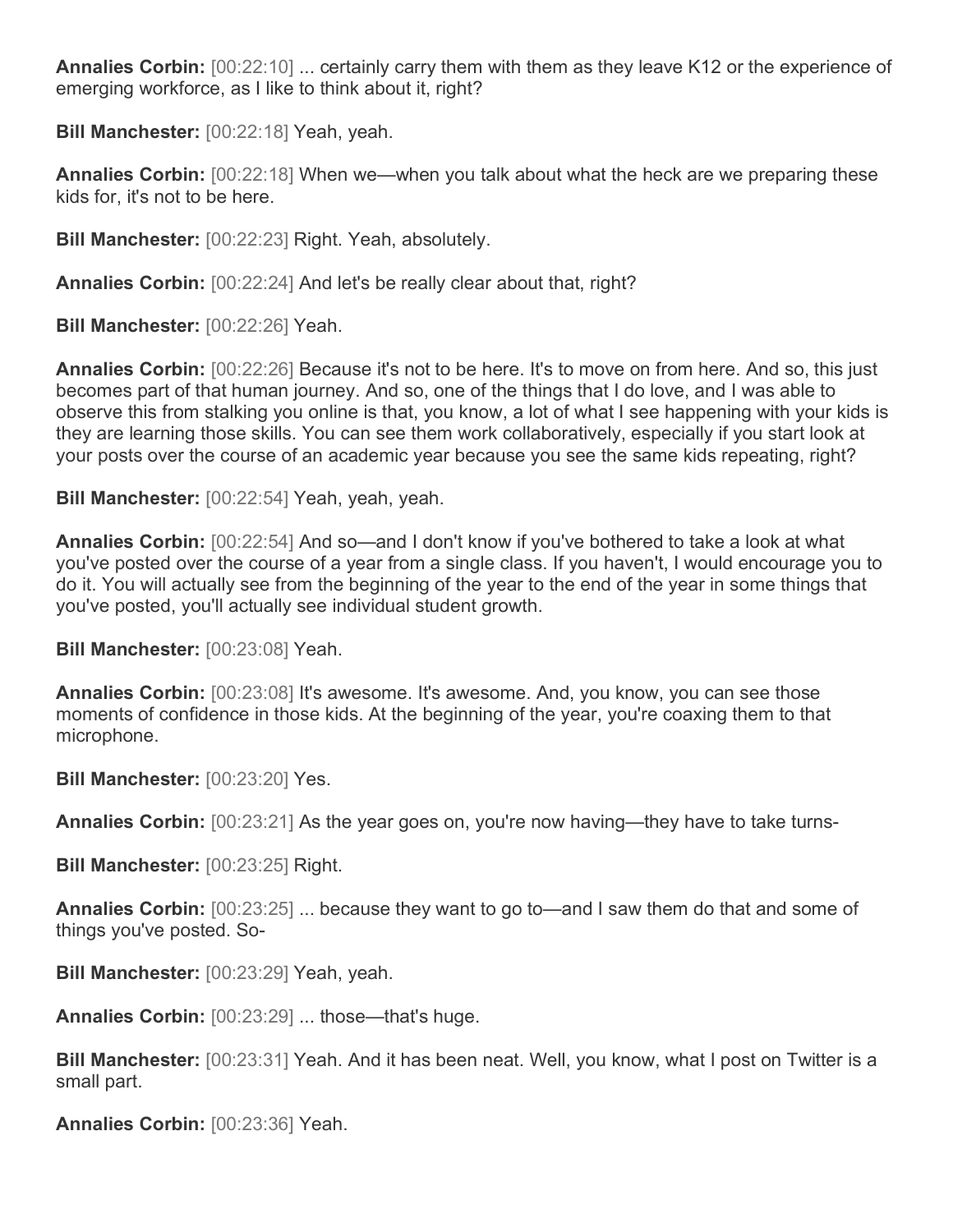**Bill Manchester:** [00:23:36] And we have a Seesaw, which is another sharing platform for parents. And so, that—there's a—you know, I post a lot more volume-

**Annalies Corbin:** [00:23:45] Sure, sure.

**Bill Manchester:** [00:23:45] ... you know, for the parents there. Yeah. And it is neat to see it. Even occasionally have a parent say, "Yeah, my kid, the video I could see in the beginning of the year, they just weren't that into it. But now, they want to join choir—"

**Annalies Corbin:** [00:23:56] Yeah.

**Bill Manchester:** [00:23:56] "... and they want to do this, and they want to do that." And that's—yeah, that's really cool to see.

**Annalies Corbin:** [00:24:00] Well, and that's the win. And again, that's that experiential piece that those students will take away with them. And there's gonna be meaning for them down the road in so many ways that we can't even comprehend right now.

**Bill Manchester:** [00:24:11] Yeah.

**Annalies Corbin:** [00:24:12] Especially when you roll into the fact that the world that these kiddos that were in your fifth grade class today, you know, these clearly Gen-Zers, no question-

**Bill Manchester:** [00:24:23] Yes.

**Annalies Corbin:** [00:24:23] These Gen-Zers, the world that they are going to be adults in, we can only contemplate.

**Bill Manchester:** [00:24:31] Right, yeah.

**Annalies Corbin:** [00:24:32] It's gonna be so very, very different. And so, you know, oftentimes, I think that we spend a lot of time—and the reason I ask the question often with my guests is, what exactly do we think that we're preparing these kiddos for, is because the rate and pace of change today is just astronomical compared to what it's been in previous iterations.

**Bill Manchester:** [00:24:54] Yeah.

**Annalies Corbin:** [00:24:54] And so, as we think about the work that we're doing with these young kiddos to get them ready for sixth grade, or high school, or beyond, it's very different than what your teachers were preparing you for.

**Bill Manchester:** [00:25:06] Right.

**Annalies Corbin:** [00:25:07] Certainly for me. And so, you know, as we sort of think about that, and the opportunity that you have, you know, I would like to spend a couple moments, you know, what is it that you imagine for these kids? I mean, you've been at this 16 years now. You're a veteran teacher. You've had kids get all the way through, right? They're often to the world. What do you hear back, whether directly or indirectly though, from these broad groups of students that you're now sending often to the world of our community? So, I mean, when you think about—when you think about that a little bit, I mean, what is it, today, when you walk into your classroom, and you say, "Hey, I have to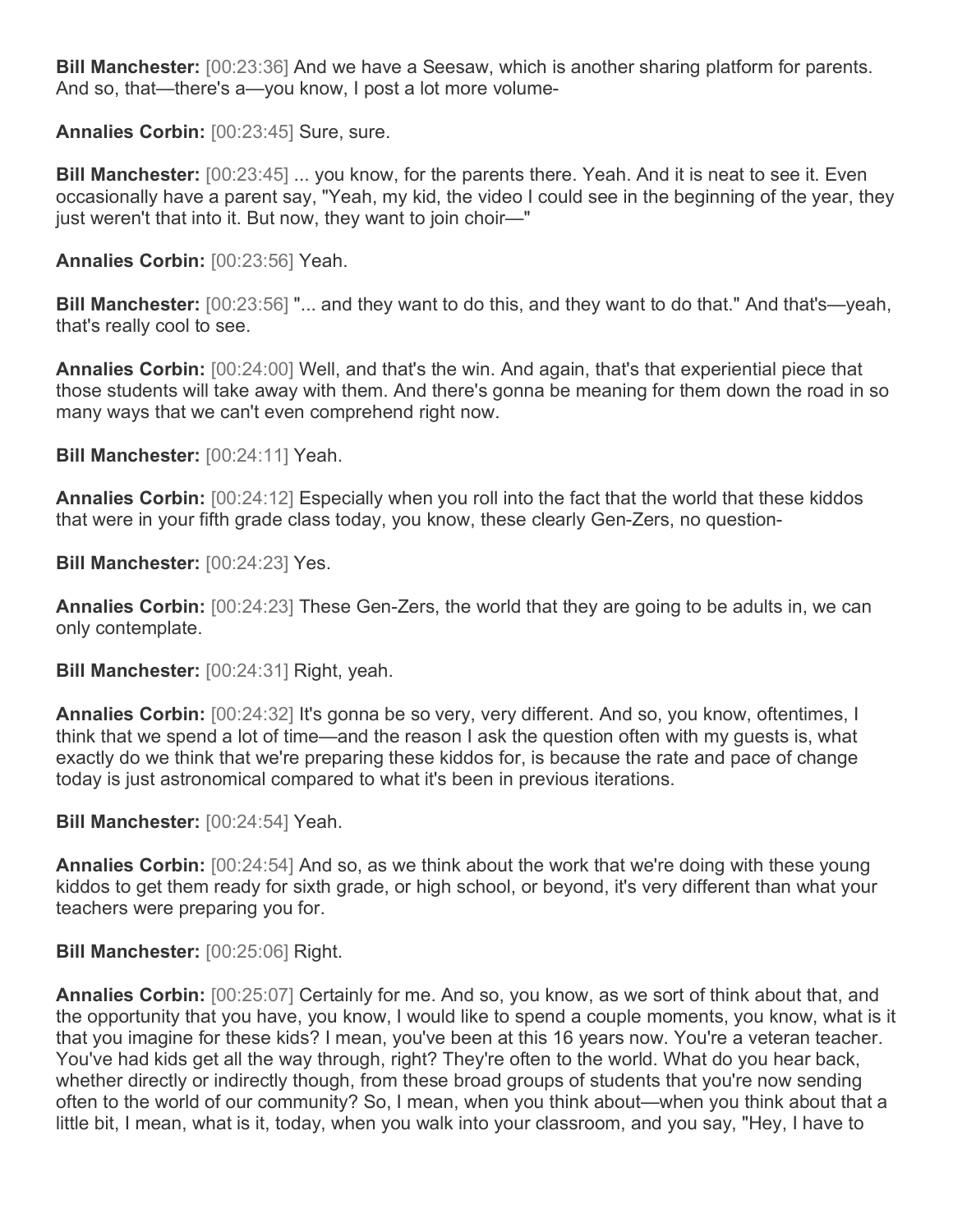have a game plan for this kiddo 10 years from now," what is it that you would say to yourself of that game plan is? I guess, maybe that's a better way to ask a question.

**Bill Manchester:** [00:25:54] Yeah, yeah. No, I mean, that's a big. And, actually, I have a 16-year-old daughter. And so, I think about it a lot for her too. You know, she's starting to transition whatever it is after high school, college. So, I find myself thinking about that, you know, on a very personal level. And I think, even for me, you know, it's not the thing where I'm going to do the same job for my whole career. And I think for these kids too, even if they wanted to, you know, the world's gonna be changing. Things are gonna be coming in and out. And until—I guess, I think about experiences that we don't have to wait for.

**Annalies Corbin:** [00:26:32] Right.

**Bill Manchester:** [00:26:33] And when I was—when I was a teenager, there was music that I was writing, and things that I was producing, and I had no outlet to publish it in any kind of formal way. You know, any kind of exposure. And now, kids do.

**Annalies Corbin:** [00:26:48] Yeah.

**Bill Manchester:** [00:26:48] And you don't have to get a journalism degree, or you don't have to have some kind of connection. You know, you can start wherever you are.

**Annalies Corbin:** [00:26:54] You can start your own YouTube channel.

**Bill Manchester:** [00:26:55] That's right, that's right.

**Annalies Corbin:** [00:26:56] You can be that rock star, even if it's in your own mind. It doesn't matter.

**Bill Manchester:** [00:26:59] Yeah, yeah, yeah.

**Annalies Corbin:** [00:26:59] But you can literally put yourself out there.

**Bill Manchester:** [00:27:01] Right. And I think, you know, something that I think a lot about is just this iteration. And it takes over and over again, you know, to really get to that quality level-

**Annalies Corbin:** [00:27:12] Right.

**Bill Manchester:** [00:27:12] ... of anything. And there was a point when I felt it was kind of—it didn't feel like it was worth anything when I was a teenager to pull all this work. And, you know, I did the tapes, like you talked about. And I would rerecord, you know, record the track on top of the tracks.

**Annalies Corbin:** [00:27:28] Yeah.

**Bill Manchester:** [00:27:28] But it didn't sound that great.

**Annalies Corbin:** [00:27:30] Right.

**Bill Manchester:** [00:27:30] And, you know, what's the point? Who's going to listen to this? Maybe I pass it to my friends.

**Annalies Corbin:** [00:27:33] Right.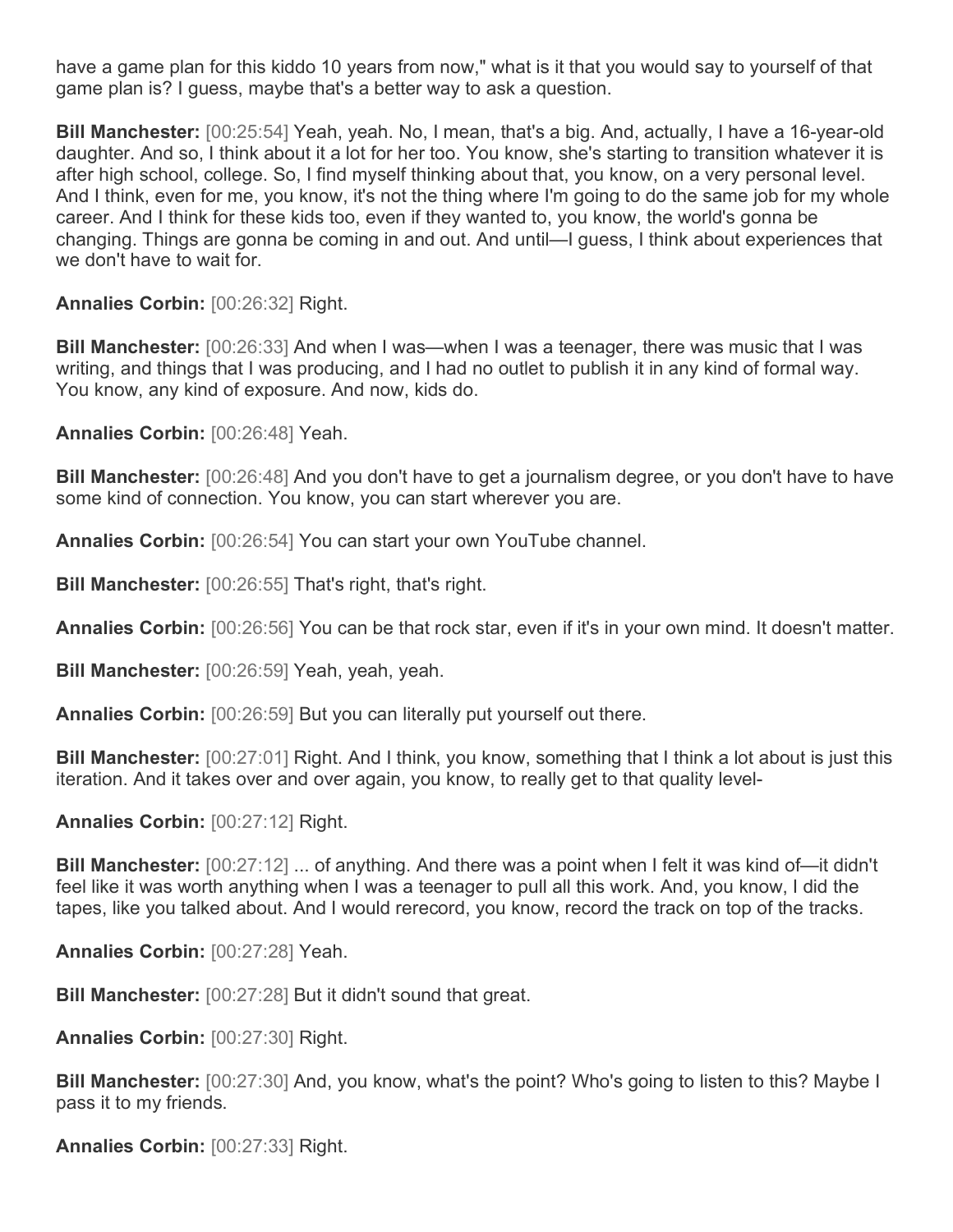**Bill Manchester:** [00:27:34] But the—you know, we could—even burning a disc, you know, was a big deal. So, yeah, it's just teaching them. There's this point of getting at that now, so that you can do all the iterating. You can develop those skills. And there's an audience. There's a feedback loop where you can grow, and that can be—that doesn't need to be inside of a formal structure-

**Annalies Corbin:** [00:27:57] Right.

**Bill Manchester:** [00:27:58] ... either. You know, I think there's so many skills that there are some universities that are trying to be, but I'm not even sure. And I'm sure they're made to do that. Well, they're not made to do that.

**Annalies Corbin:** [00:28:09] They're not made—that is a good point there. They're not made to do that.

**Bill Manchester:** [00:28:12] And I'm not sure they could be retrofitted to do it.

**Annalies Corbin:** [00:28:14] Nor should they.

**Bill Manchester:** [00:28:15] Right. And so, I think, you know, that's—you know, with these podcasts, with the recordings that we're doing in class, you know, I'd like the kids to learn, "Hey, I can do this now. I can start figuring out how to make these things happen. I can spend my time. And even, you know, be the creator and sort of just the consumer-"

**Annalies Corbin:** [00:28:32] Right.

**Bill Manchester:** [00:28:33] "... I mean, I can start to develop these skills. And it can be what I love." You know, like my daughter, she's very into Instagram and those videos. And so, even this summer, working with her, I had some little social media projects that I was doing. You know, she loved it. I take a video, I make a post on Instagram, and that's a job, you know.

**Annalies Corbin:** [00:28:51] Right, right.

**Bill Manchester:** [00:28:52] And that's—you could develop those skills right now in a very—it's fun and it's useful. So, I think that's what I want to show kids is we don't—you don't have to wait to start doing these jobs.

**Annalies Corbin:** [00:29:05] Yeah, absolutely.

**Bill Manchester:** [00:29:06] Yes, it's not-

**Annalies Corbin:** [00:29:06] Do it right now.

**Bill Manchester:** [00:29:07] Yeah.

**Annalies Corbin:** [00:29:07] Yeah, do it. Do it right now. That is awesome.

**Bill Manchester:** [00:29:09] Yeah. And from the practical—I mean—and I think for me, there's so much that if I could do it now, you know, if I didn't have to make a living, I could do all kinds of stuff now. And you don't have—you don't have to pay the rent.

**Annalies Corbin:** [00:29:21] Right.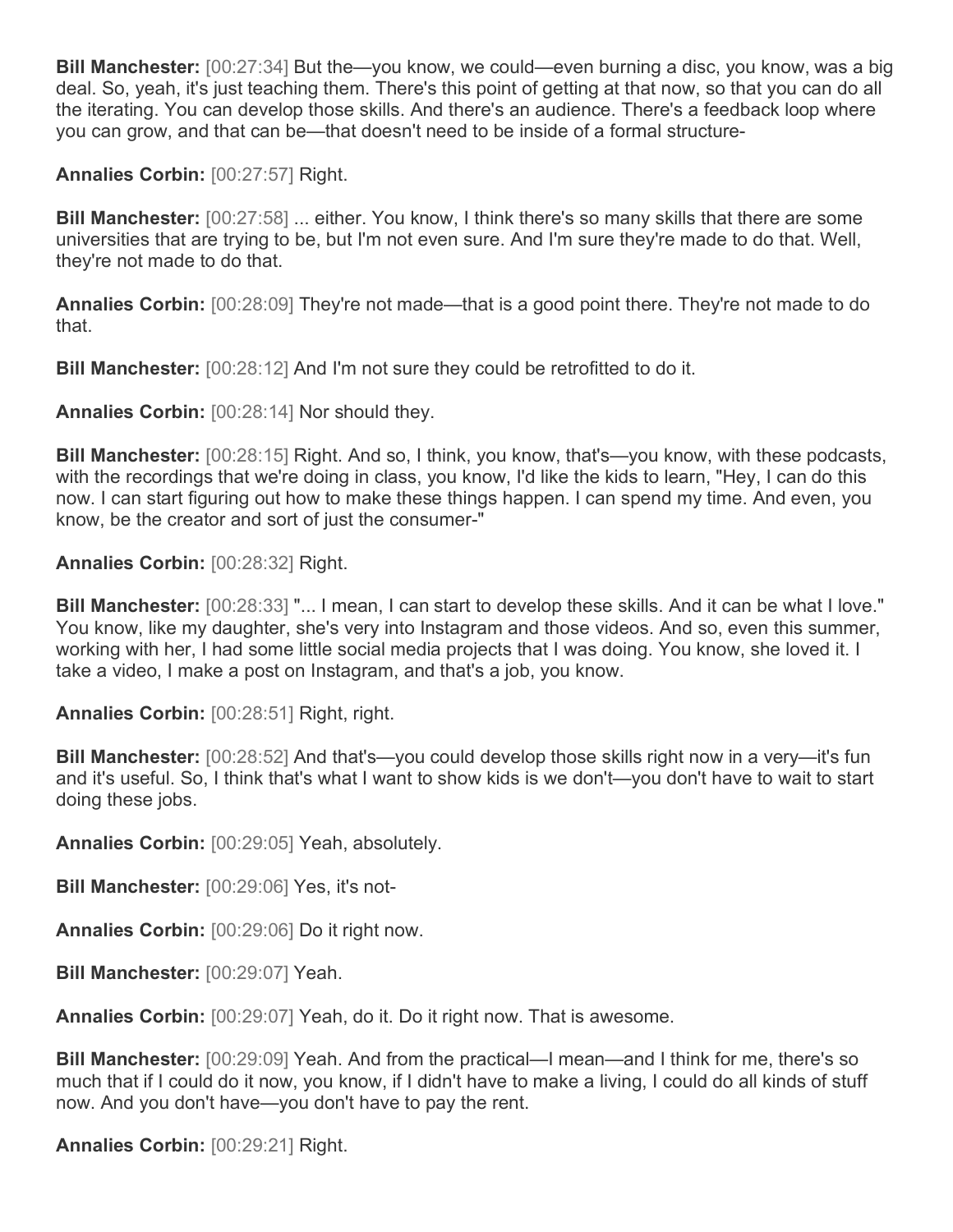**Bill Manchester:** [00:29:21] You know, do it now. What you love, you love. Do it and, you know, do it in a way that moves you forward.

**Annalies Corbin:** [00:29:29] Yeah. And definitely, I would tell people all the time, teachers in particular, teach your passion. And I-

**Bill Manchester:** [00:29:37] Yeah, yeah.

**Annalies Corbin:** [00:29:37] ... also, I have a 15-year-old son.

**Bill Manchester:** [00:29:38] Okay, yeah.

**Annalies Corbin:** [00:29:39] So, I totally understand, right? And you know, when we have the conversation, and we never at my house have a conversation about what you want to be when you grew up, because I don't think that's the right question to ever ask children, but we have the conversation about, what's your passion? What is it that you love right now?

**Bill Manchester:** [00:29:55] Yeah, yeah.

**Annalies Corbin:** [00:29:55] Right? And could we explore what you love right now? And I don't express it to him in the same terms that you just laid out for us, but that's really sort of the intent is, let's explore this thing that you love, so you can figure out, do I want to love this thing forever, and as a potential career, or do I want to love this thing, and I know how to do it, and it's always been part of me, and I want to move on, and try something else.

**Bill Manchester:** [00:30:15] Yes, yes.

**Annalies Corbin:** [00:30:16] That's a tough thing. It's a tough thing for kids. But I think it's also, oftentimes, a very tough thing for teachers to feel enough freedom and space, right? And I use that word very deliberately because I think that, you know, as we sort of wrap what we're doing on any given day, and even in this podcast interview, I always ask, "What's that last lob?" And oftentimes, what the feedback that I get from folks who listen, a lot of teachers is, "Gosh, I just wish I had the space to do what Bill is doing." And the reality is what I often will tell teachers is, you have to find ways to make the space for yourself-

**Bill Manchester:** [00:30:59] Yeah, yeah.

**Annalies Corbin:** [00:30:59] ... because if you wait for the permission, it may never come. And not because nobody wants you to do it, but because it may or may not ever occur to somebody else to help you find your own space.

**Bill Manchester:** [00:31:10] Right, right, yeah.

**Annalies Corbin:** [00:31:11] So, what's the last law that you would give to teachers who are sitting here listening, thinking, "Wow! That's really cool, I want to do that," or somebody who's young, who's contemplating, "Should become a music educator?" because the reality is we need more teachers, and we need great teachers.

**Bill Manchester:** [00:31:26] Yes.

**Annalies Corbin:** [00:31:26] And there is room for more teachers.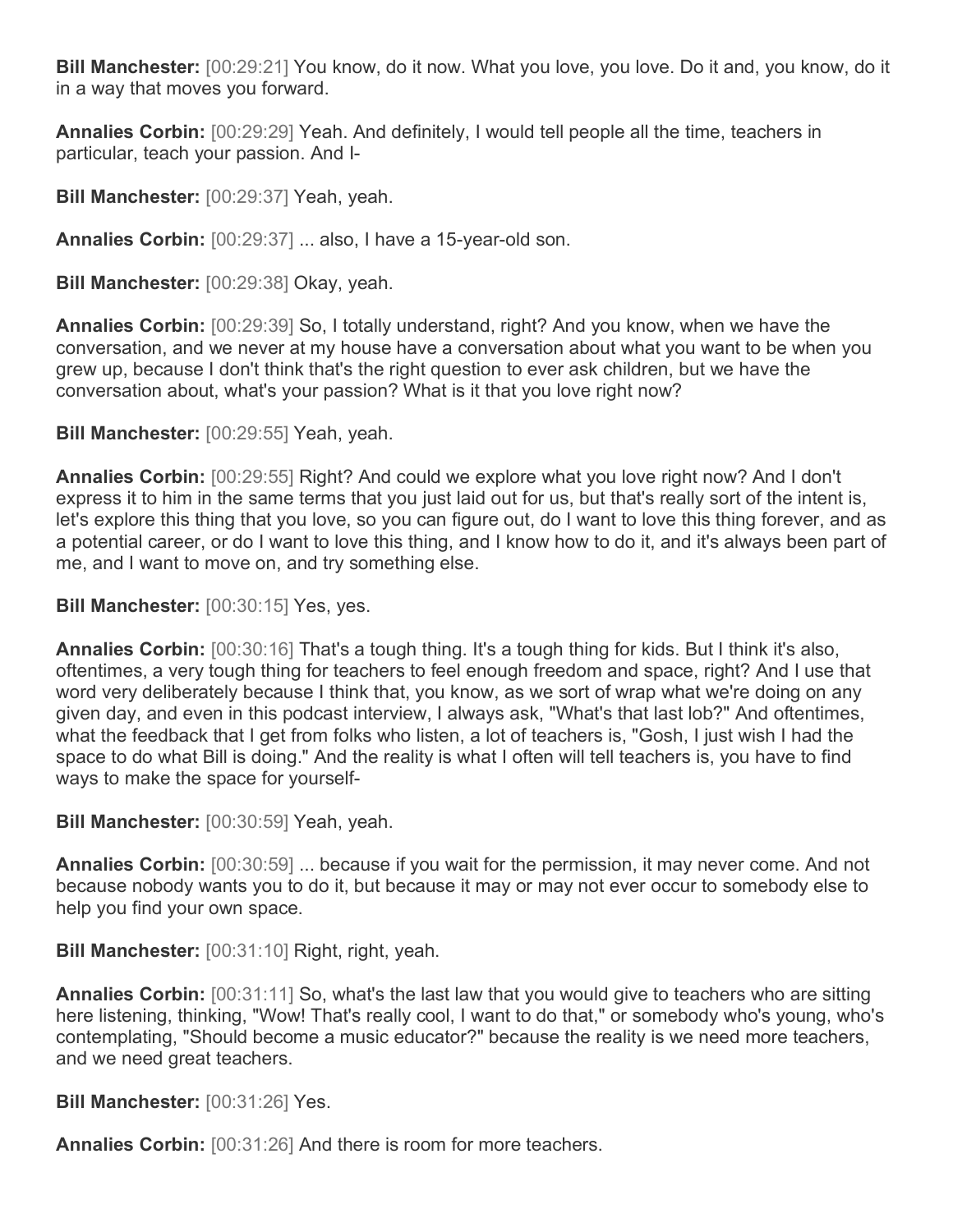**Bill Manchester:** [00:31:28] Right. And I guess I would—maybe I'll take that last part of it first. And I just—yeah, so many people, you know, people will say, "Well, you wouldn't recommend somebody being a teacher?" And I said, "Yes, I would. Absolutely." Yes, if somebody wants to be a teacher, I think they should be a teacher. And even that, you know, when my mom went to [indiscernible] and got a degree in Special Ed, you know, what somebody will do now is going to look very different than that.

**Annalies Corbin:** [00:31:56] Yeah.

**Bill Manchester:** [00:31:57] And I think what I'm—what I'm doing now looks different than what I was trained to do. And so, what I would tell teachers is, or people that want to be teachers, you know, it doesn't mean you are a teacher like what you've seen before. We're going to need teachers that really, I don't know—we may not have a lot of just music teachers anymore. You know, we're gonna need people that can do music, and math, and reading. And we can integrate things-

**Annalies Corbin:** [00:32:24] Yeah.

**Bill Manchester:** [00:32:24] ... and that that design cycle and that—you know, the big picture.

**Annalies Corbin:** [00:32:28] Yeah.

**Bill Manchester:** [00:32:28] And so, I really encourage people, you know, don't get into teaching because you love music. You know, you've got to love to teach, and then you're gonna put all these other things. But if music is one of the mediums that you love to do it, then that's great. I mean, I think that's—yeah, that's my biggest advice is we need teachers that love to teach and love that process of creation, and iteration, and all those things, and in some ways that aren't tied to a discipline.

**Annalies Corbin:** [00:32:53] Right.

**Bill Manchester:** [00:32:54] And it could be more broadly. So, yeah. And then, as far as like doing that, wherever you are, I have taught—I mean, I've been at Bexley for a while, but before that, I was in very different districts. And I do think I've certainly grown as a teacher, and I do different things now. But it—what I'm doing now. I feel like I've always done some flavor of this. And there were schools that were very concerned about how are our students progressing academically. But when they saw what I was doing, there was never any pushback because there is a value there, and we can see that this is still getting us where we want to go, and maybe even more and faster on those other things that we measure that this is gonna get us there too. And so, yeah, I think that there's probably more freedom than a lot of people realize. Like you said, if nobody is going to give you the permission to go out there, and that looks different for everybody and wherever you're at.

**Annalies Corbin:** [00:33:54] And the industry, as a whole, is changing, right, because-

**Bill Manchester:** [00:33:56] Yeah.

**Annalies Corbin:** [00:33:57] ... because the needs, the outcomes that we must have, they're not even just needs. When I think about those, sort of, global scale and what's happening-

**Bill Manchester:** [00:34:05] Yeah.